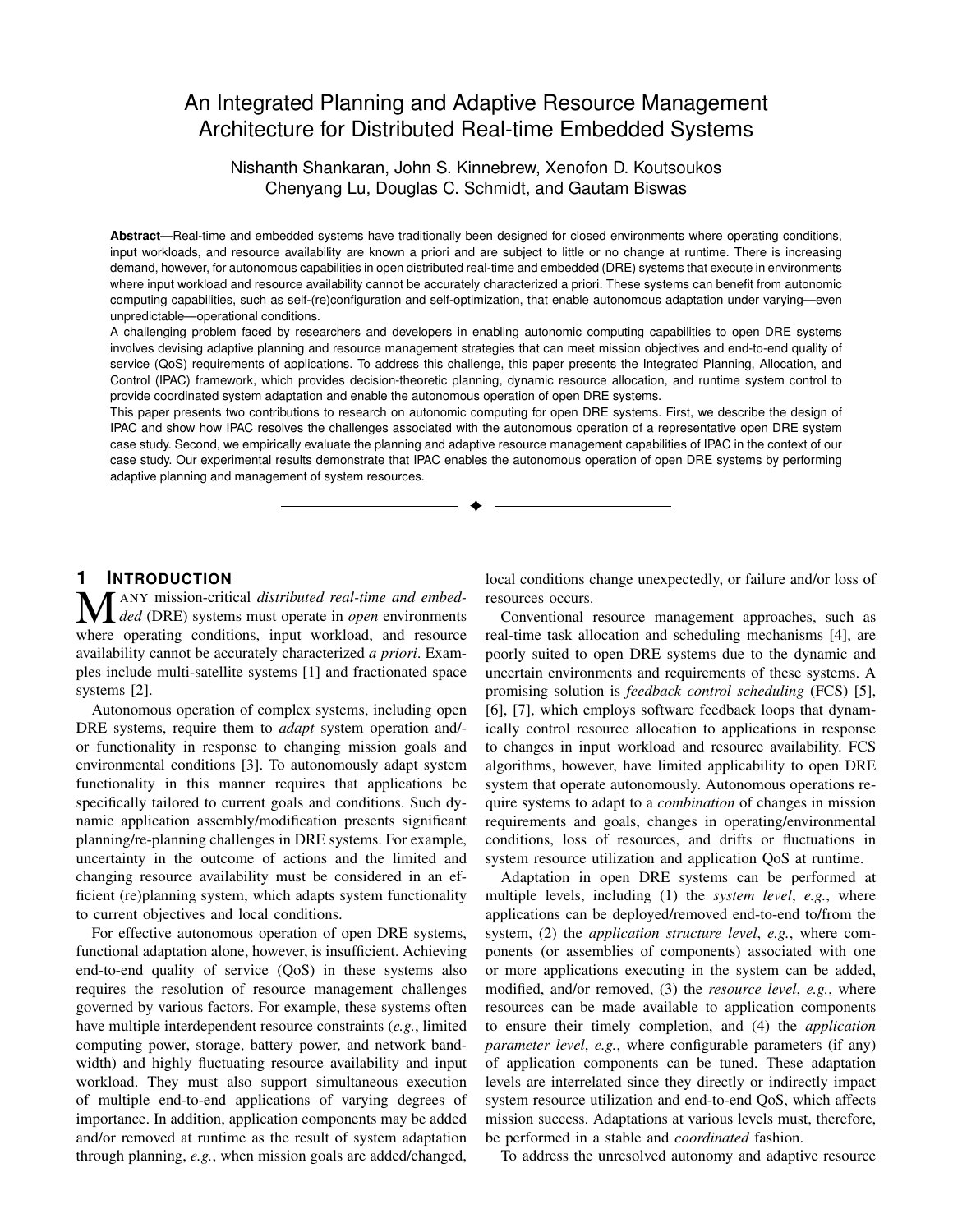management needs of open DRE systems, we have developed the *Integrated Planning, Allocation, and Control* (IPAC) framework. IPAC integrates decision-theoretic planners, allocators that perform dynamic resource allocation using binpacking techniques, and controllers that perform runtime system adaptations using control-theoretic techniques.

In our prior work, we developed the *Spreading Activation Partial Order Planner* (SA-POP) [8] and the *Resource Allocation and Control Engine* (RACE) [9]. SA-POP performs decision-theoretic task planning [10], in which uncertainty in task outcomes and utilities assigned to goals are used to determine appropriate sequences of tasks, while respecting resource constraints in DRE systems. RACE provides a customizable and configurable adaptive resource management framework for DRE systems. It allows the system to adapt efficiently and robustly to fluctuations in utilization of system resources, while maintaining QoS requirements. This resource management adaptation is performed through control at the resource level and application parameter level.

SA-POP enables an open DRE system to adapt dynamically to changes in mission goals, as well as changes and losses in system resources. However, by itself it cannot efficiently handle short-term fluctuations in application resource utilization and resource availability because 1) the computational overhead involved in frequent replanning can be very high, and 2) the repeated changes in generated plans may result in system instability where QoS constraints are not satisfied. On the other hand, although RACE's resource management capabilities provide robustness to small variations, it is not suited to handle instabilities when major changes in environmental conditions, mission goals, or resources occur. Neither SA-POP nor RACE used in isolation, therefore, have sufficient capabilities to manage and ensure efficient and stable functioning of open DRE systems. The potential benefits of integrating the adaptation capabilities of SA-POP and RACE were introduced in [8], and the IPAC framework builds up and explicitly demonstrates the advantages of those integration efforts.

This paper provides several contributions to design and experimental research on autonomic computing. It describes and empirically evaluates how the IPAC framework integrates previous work on planning and adaptive resource management for DRE systems to (1) efficiently handle uncertainties, resource constraints, and multiple interacting goals in dynamic assembly of applications, (2) efficiently allocate system resources to application components, and (3) avoid overutilizing system resources, thereby ensuring system stability and application QoS requirements are met, even under high load conditions. Our results show that IPAC enables the effective and autonomous operation of open DRE systems by performing adaptations at the various levels in a coordinated fashion and ensures overall system stability and QoS.

The remainder of the paper is organized as follows: Section 2 presents an overview of a representative DRE system the configurable space mission (CSM) system—and describes the system adaptation challenges associated with the autonomous operation of such open DRE systems; Section 3 describes the architecture of IPAC and qualitatively evaluates how it addresses the challenges identified in Section 2; Section 4 quantitatively evaluates how IPAC can address these system adaptation challenges; Section 5 compares our work on IPAC with related work; and Section 6 presents concluding remarks and lessons learned.

### **2 CONFIGURABLE SPACE MISSION SYSTEMS**

This section presents an overview of configurable space mission (CSM) systems, such as NASA's Magnetospheric Multiscale mission system [11] and the proposed Fractionated Space Mission [2], and uses CSMs as a case study to showcase the challenges of open DRE systems and motivate the need for IPAC to provide coordinated system adaptation in the autonomous operation of such systems.

#### **2.1 CSM System Overview**

A CSM system consists of several interacting subsystems (both in-flight and stationary) executing in an open environment. Such systems consist of a spacecraft constellation that maintains a specific formation while orbiting in/over a region of scientific interest. In contrast to conventional space missions that involve a monolithic satellite, CSMs distribute the functional and computational capabilities of a conventional monolithic spacecraft across multiple modules, which interact via high-bandwidth, low-latency, wireless links.

A CSM system must operate with a high degree of autonomy, adapting to (1) dynamic addition and modifications of user-specified mission goals/objectives; (2) fluctuations in input workload, application resource utilization, and resource availability due to variations in environmental conditions; and (3) complete or partial loss of resources such as computational power and wireless network bandwidth.

Applications executing in a CSM system, also referred to as science applications, are responsible for collecting science data, processing and analyzing data, storing or discarding the data, and transmitting the stored data to ground stations for further processing. These applications tend to span the entire spacecraft constellation because the fractionated nature of the spacecraft requires a high degree of coordination to achieve mission goals.

QoS requirements of science applications can occasionally be unsatisfied without compromising mission success. Moreover, science applications in a CSM system are often periodic, allowing the dynamic modification of their execution rates at runtime. Resource consumption by—and QoS of—these science applications are directly proportional to their execution rates, *i.e.*, a science application executing at a higher rate contributes a higher value to the overall system QoS, but also consumes resources at a higher rate.

### **2.2 Challenges Associated with the Autonomous Operation of a CSM System**

Challenge 1: Dynamic addition and modifications of mission goals. An operational CSM system can be initialized with a set of goals related to the primary, on-going science objectives. These goals affect the configuration of applications deployed on the system resources, *e.g.*, computational power, memory, and network bandwidth. During normal operation, science objectives may change dynamically and mission goals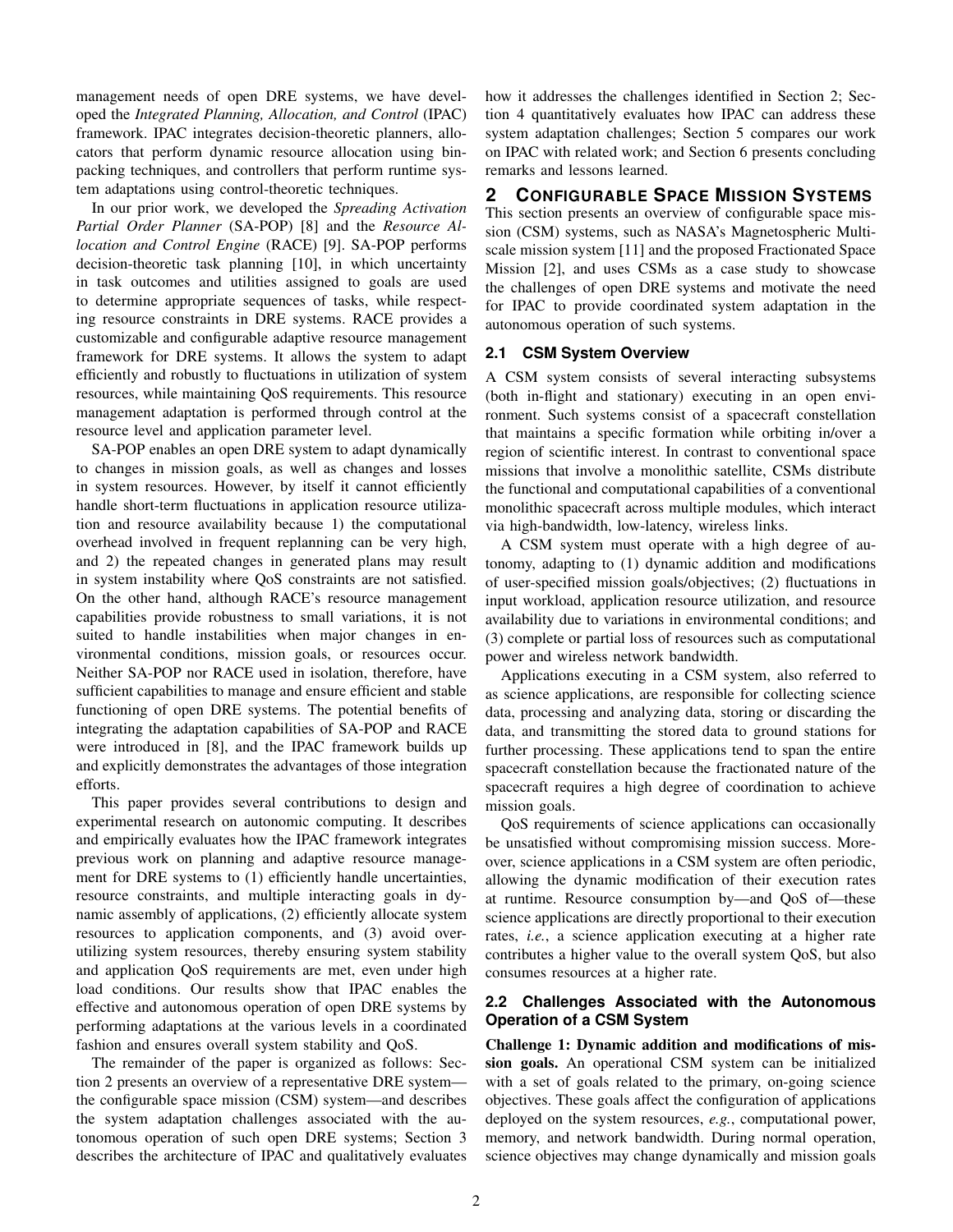can be dynamically added and/or modified as new information is obtained. In response to dynamic additions/modifications of science goals, a CSM system must (re)plan its operation to assemble/modify one or more end-to-end applications (*i.e.*, a set of interacting, appropriately configured application components) to achieve the modified set of goals under current environmental conditions and resource availability. After one or more applications have been assembled, they will first be allocated system resources and then deployed/initialized atop system resources. Section 3.4.1 describes how IPAC resolves this challenge.

Challenge 2: Adapting to fluctuations in input workload, application resource utilization, and resource availability.

To ensure the stability of open DRE systems, system resource utilization must be kept below specified limits, while accommodating fluctuations in resource availability and demand. On the other hand, significant under-utilization of system resources is also unacceptable, since this can decrease system QoS and increase operational cost. A CSM system must therefore reconfigure application parameters appropriately for these fluctuations (*e.g.*, variations in operational conditions, input workload, and resource availability) to ensure that the utilization of system resources converge to the specified utilization bounds ("set-points"). Autonomous operation of the CSM system requires (1) monitoring of current utilization of system resources, (2) (re)planning for mission goals, considering current environmental conditions and limited resource availability, and (3) timely allocation of system resources to applications that are produced as a result of planning. Section 3.4.2 describes how IPAC resolves this challenge.

Challenge 3: Adapting to complete or partial loss of system resources. In open and uncertain environments, complete or partial loss of system resources—nodes (computational power), network bandwidth, and power—may occur during the mission. The autonomous operation of a CSM system requires adaptation to such failures at runtime, with minimal disruption of the overall mission. Achieving this adaptation requires the ability to optimize overall system expected utility (i.e., the sum of expected utilities of all science applications operating in the system) through prioritizing existing science goals, as well as modifying, removing, and/or redeploying science applications. Consequently, autonomous operation of a CSM system requires (1) monitoring resource liveness, (2) prioritizing mission goals, (3) (re)planning for goals under reduced resource availability, and (4) (re)allocating resources to resulting applications. Section 3.4.3 describes how IPAC resolves this challenge.

## **3 INTEGRATED PLANNING, ALLOCATION, AND CONTROL (IPAC) FRAMEWORK**

Our integrated planning and adaptive resource management architecture, IPAC, enables self-optimization, self- (re)configuration, and self-organization in open DRE systems by providing decision-theoretic planning, dynamic resource allocation, and runtime system control services. IPAC integrates a planner, resource allocator, a controller, and system monitoring framework, as shown in Figure 1.

As shown in Figure 1, IPAC uses a set of resource monitors to track system resource utilization and periodically update the planner, allocator, and controller with current resource utilization (*e.g.*, processor/memory utilization and battery power). A set of QoS monitors tracks system QoS and periodically updates the planner and the controller with QoS values, such as applications' end-to-end latency and throughput. The planner uses its knowledge of the available components' functional characteristics to dynamically assemble applications (*i.e.*, choose and configure appropriate sets of interacting application components) suitable to current conditions and goals/objectives. During this application assembly, the planner also respects resource constraints and optimizes for overall system expected utility.

IPAC's allocators implement resource allocation algorithms, such as multi-dimensional bin-packing algorithms [4], which allocate various domain resources (such as CPU, memory, and network bandwidth) to application components by determining the mapping of components onto nodes in the system domain. After applications have been deployed, IPAC's controller, which implement control-theoretic adaptive resource management algorithms such as EUCON [12], periodically monitors and fine-tunes application/system parameters/properties, such as execution rate, to achieve efficient use of system resources.

The remainder of this section describes IPAC's key *services*: decision-theoretic planning, dynamic resource allocation, and runtime system control. We also show how IPAC can be applied to open DRE system, such as the CSM system described in Section 2.1, to address the challenges associated with the autonomic operation of CSM systems identified in Section 2.2.

### **3.1 Online Planning using IPAC**

Context. Autonomous DRE systems, such as CSMs, operate in dynamic and uncertain environments where local conditions may change rapidly. These changes in local conditions may significantly influence the efficacy of deployed applications in achieving mission goals. Further, communication with mission control systems may involve significant lag times and/or be intermittent.

Problem. To operate efficiently and effectively in such domains requires incorporating some degree of autonomy that allows the system to self-adapt, self-optimize, and selfconfigure to dynamic changes in local environmental conditions. Moreover, changing mission goals can most effectively be achieved with self-configuration, *i.e.*, when applications are tailored to achieve specified goals in light of local environmental conditions and probabilistic domain information. In addition to these considerations, effective autonomy for open DRE systems also requires the system to self-optimize its operation for achieving mission goals in the face of significant resource constraints.

Solution: A decision-theoretic planner with resource constraints. The IPAC planner performs dynamic assembly of component-based applications that operate with limited resources in uncertain environments. This planning for application assembly is performed by IPAC in terms of abstract *tasks*, which capture the functionality of one or more actual *components*. The architecture of IPAC's planner is shown in Figure 2.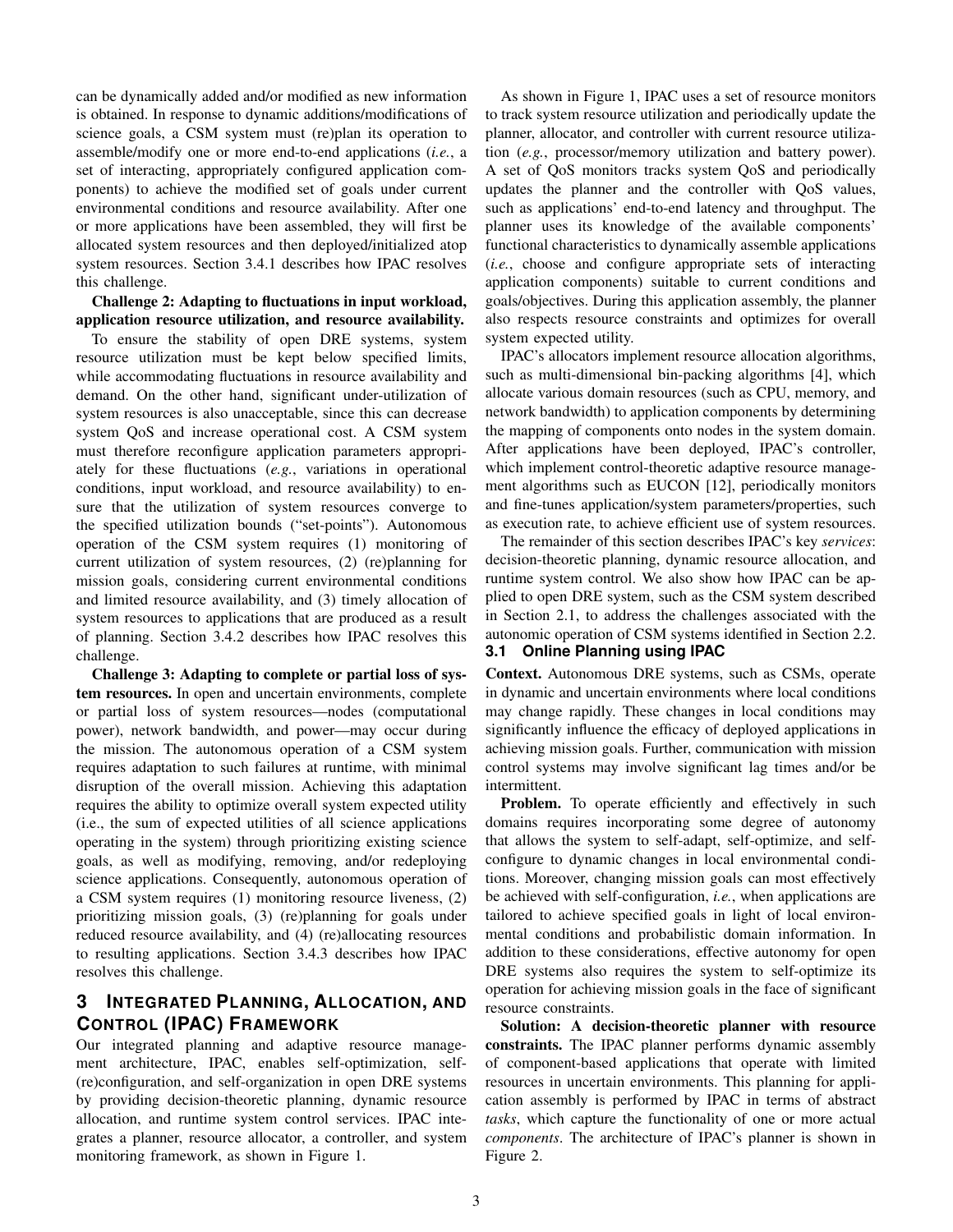

Fig. 1: An Integrated Planning, Resource Allocation, and Control (IPAC) Framework for Open DRE Systems



Fig. 2: IPAC Planner Architecture

For the IPAC planner to choose appropriate tasks to achieve a goal, it requires knowledge of preconditions that must be satisfied for each task, its input/output data streams (if any), and the pertinent effects that result from its operation. Uncertainty as to whether tasks will produce the desired output or effects is captured via conditional probabilities associated with the preconditions and effects of a task. Together, these input/output definitions, preconditions/effects, and related conditional probabilities define the *functional signature* of a task. The functional signatures of every task—and consequently all task dependencies—are captured in a *task network* as illustrated in Figure 2. The task network is constructed by domain experts using a domain-specific modeling language in the Generic Modeling Environment (GME) [13].

In addition to knowledge of the functionality provided by the abstract tasks, IPAC's planner translate tasks into appropriately configured application components. Moreover, to ensure applications and their scheduled executions do not violate resource and time constraints, the planner also requires knowledge of a component's *resource signature*, which describes the expected resource consumption and execution time for applicable configurations of the component. To associate each abstract task with a set of concrete components and their individual resource signatures, IPAC uses a *task map* tailored to a specific domain. The task map contains the resource signatures of all components available in the system and is generated by system designers using component profiling.

Given one or more goals specified by a software agent or system user, the IPAC planner uses current conditions and functional knowledge of tasks (from the task network) to generate plans that include data connections and ordering constraints between tasks [8]. The planner uses the probabilistic information from the task network and current conditions to ensure that these plans have a high expected utility (*i.e.*, their probability of successfully achieving provided goals, combined

with the utility of those goals, is high compared to other possible plans). During planning, the tasks are also associated with configured components that can implement them and the plan is checked to ensure that overall system resource constraints are not violated [8], [14]. The planner directly translates these plans into assemblies of components, with a schedule of acceptable time windows for their execution. The end product of IPAC's planning process is thus one or more applications assembled from configured components that are likely to achieve the provided goals, given the current local conditions and resource constraints.

### **3.2 Online Resource Allocation using IPAC**

Context. Applications executing in open DRE systems are resource-sensitive (*i.e.*, end-to-end QoS is reduced significantly if the required type and quantity of resources are not provided to the applications at the right time) and require multiple resources, such as memory, CPU, power, and network bandwidth. In these systems resource allocation cannot be performed solely at design-time since system resource availability may vary during run-time. Moreover, input workload affects the utilization of system resources by applications that are already running.

Problem. A key challenge lies in allocating system resources to application components in a timely manner. While many allocation algorithms and heuristics exist, most are applicable only to allocation problems with a single resource. Even among multiple-resource allocation algorithms/heuristics, no single one outperforms all others for finding solutions [15]. Further, the resulting allocations differ depending on the algorithm used, and some allocations may be more desirable than others (*e.g.*, in terms of load-balancing).

Solution: A suite of multi-dimensional bin-packers. IPAC provides an allocator that uses application metadata to allocate domain resources (*e.g.*, CPU and memory) to application components, as shown in Figure 3. The IPAC allocator determines the component-to-node mapping at runtime based on estimated resource requirements of the components, provided in the application metadata, and current node resource availability, provided by resource monitors.

The IPAC allocator uses a suite of allocation heuristics, each a multi-dimensional bin-packing heuristic (*e.g.*, multidimensional extensions of best-fit-decreasing and worst-fitdecreasing) with a small running time, to increase the likelihood of finding a valid allocation in a timely manner [15]. These heuristics perform resource allocation by considering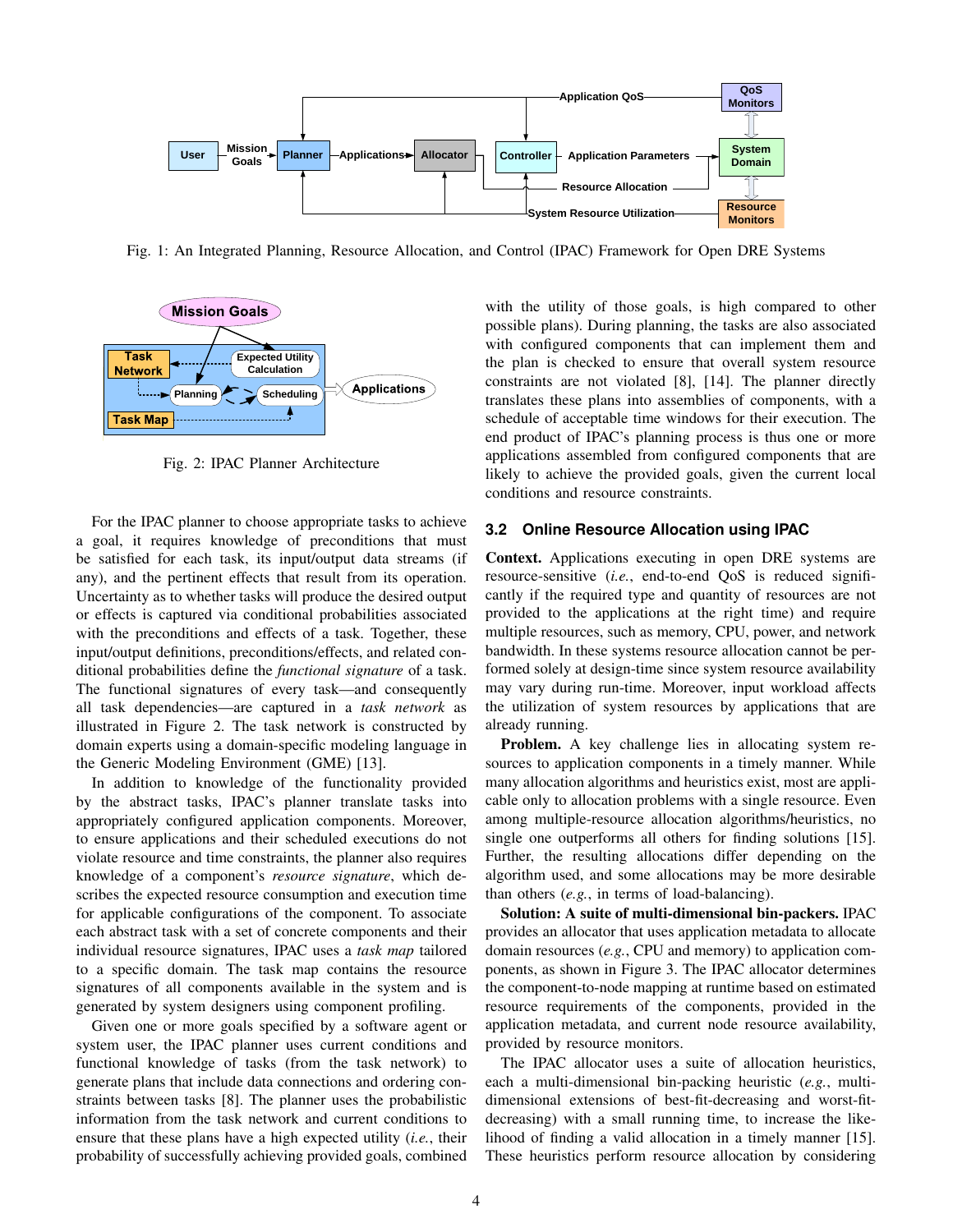

Fig. 3: IPAC's Online Resource Allocation Architecture

each node to be a "bin" with multiple dimensions corresponding to its resources (*e.g.*, CPU and memory) and choosing a bin for each component, into which it is "packed." By executing multiple allocation heuristics, IPAC increases the chances of finding a valid allocation and allows preferential selection among solutions (*e.g.*, choosing the most loadbalanced solution).

### **3.3 Effective System Adaptation using IPAC**

Context. In open DRE systems, applications can be added and/or removed at runtime due to dynamically changing mission goals. Moreover, utilization of system resource by applications may be significantly different than their estimated values and availability of system resources may be timevariant. In addition, for applications executing in these systems, the relation between input workload, resource utilization, and QoS cannot be characterized *a priori*. In these systems, failure and/or loss of resources (such as node failure) is not uncommon. To ensure that QoS requirements of applications are met, therefore, open DRE system must be able to *adapt* to dynamically changing events and/or conditions.

Problem. Autonomous operation of open DRE systems require them to adapt, including self-optimize and self- (re)configure, to variations in operational conditions, mission goals, and/or fluctuations in resource availability and demand. As described in Section 1, adaptation in open DRE systems can be performed at various levels, including the *system level*, *application structure level*, *resource level*, and *application parameter level*. As these adaptation decisions are tightly coupled, the key problem lies in ensuring that adaptations at various levels of the system are performed in a stable and *coordinated* fashion.

Solution: Top-down adaptation architecture. IPAC's adaptation architecture is structured in a top-down fashion as shown in Figure 4. IPAC's planner receives feedback on system resource utilization and application QoS from the resource and QoS monitors, respectively, as shown in Figure 4. The planner uses this information to determine when specified goals are not being achieved. In these cases, IPAC's planner performs *coarse-grained* adaptations, such as modifying existing applications (adding, removing, or reconfiguring components) based on current conditions and resource usage.

As shown in Figure 4, after the coarse-grained adaptation decisions have been computed, the planner employs the allocator to compute the allocation of system resources to the newly generated and/or modified application(s). After the allocation is complete, application components are (re)deployed onto the system. The planner updates the controller with the metadata of the newly generated and/or modified application(s).



Fig. 4: IPAC's Layered Control Architecture

IPAC's controller implements control-theoretic adaptive resource management algorithms (such as EUCON [12]). It periodically monitors system behavior (resource utilization and QoS) with the aid of the resource and QoS monitors and computes *fine-grained* system adaptation decisions, such as fine-tuning application parameters (*e.g.*, execution rates) and system parameters (operating system and/or middleware QoS parameters). These fine-grained adaptations ensure that system performance and resource utilization requirements are met despite drifts/fluctuations in utilization of system resources and/or application QoS.

Figure 4 also shows how these decisions serve as inputs to IPAC's *effectors*, which modify system parameters (such as execution rates of applications) to achieve controllerrecommended adaptation. IPAC's controller and effectors work with its resource monitors and QoS monitors to compensate for drifts/fluctuations in utilization of system resources and/or application QoS. In the current version, IPAC's controller implements the EUCON control algorithm.

The coarse-grained adaptations computed by the planner require longer to implement because they require redeployment of application components. It is therefore preferable to use IPAC's controller to handle fine-grained fluctuations in resource usage and application QoS whenever possible. Although the inputs to both IPAC's planner and the controller include system behavior and performance metrics, the planner uses this information to monitor the evolution of the system with respect to its *long-term* plan/schedule for achieving mission goals and to re-plan/re-schedule when necessary; the controller uses this information to *fine-tune* application/system parameters in response to drifts/fluctuations in utilization of system resources and/or application QoS.

**3.4 Addressing CSM System Challenges Using IPAC** We now describe how the capabilities offered by IPAC address the system management challenges for open DRE systems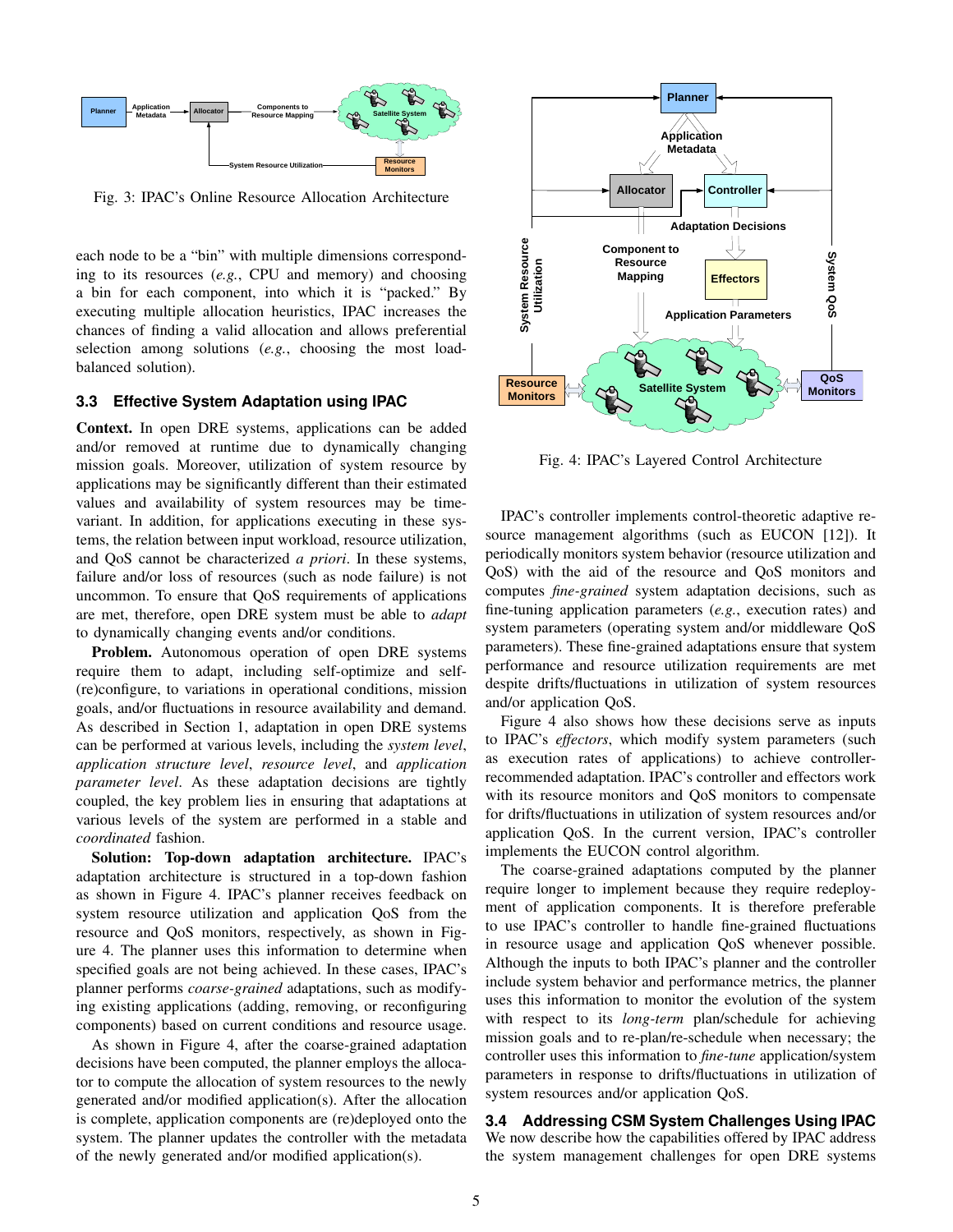identified in Section 2.2.

### *3.4.1 Addressing Challenge 1: Dynamic Addition and Modification of Mission Goals*

When IPAC's planner receives a mission goal from a user it assembles an application capable of achieving the provided goal, given current local conditions and resource availability. After the planner assembles an appropriate application, the allocator allocates resources to application components and employs the underlying middleware to deploy and configure the application.

After the application is deployed successfully, the planner updates the controller with the application's metadata including application structure, mapping of allocation components to system resources, and minimum and maximum execution rates. The controller uses this information to dynamically modify system/application parameters (such as execution rates of applications) to accommodate the new application in the system and ensure resources are not over-utilized as a result of this addition. Section 4.4 empirically evaluates the extent to which IPAC's planning, resource allocation, and runtime system adaptation services can improve system performance in when mission goals are dynamically added to the system or modifications to goals deployed earlier are performed.

### *3.4.2 Addressing Challenge 2: Adapting to Fluctuations in Input Workload and Application Resource Utilization*

IPAC tracks system performance and resource utilization via its resource and QoS monitors. IPAC's controller and effectors periodically compute system adaptation decisions and modify system parameters, respectively, to handle minor variations in system resource utilization and performance due to fluctuations in resource availability, input workload, and operational conditions. Section 4.5 empirically validates how IPAC's controller enables the DRE system to adapt to fluctuations in input workload and application resource utilization.

### *3.4.3 Addressing Challenge 3: Adapting to Complete or Partial Loss of System Resources*

When IPAC's controller and effectors cannot compensate for changes in resource availability, input workload, and operational conditions (*e.g.*, due to drastic changes in system operating conditions like complete loss of a node), re-planning in the planner is triggered. The planner performs iterative plan repair to modify existing applications to achieve mission goals. Although this re-planning may result in lower expected utility of some applications, it allows the system to optimize overall system expected utility, even in cases of significant resource loss. Section 4.6 empirically evaluates the extent to which IPAC enables open DRE systems to adapt to loss of system resources.

### **4 PERFORMANCE RESULTS AND ANALYSIS**

This section describes experiments and analyzes results that empirically evaluate the performance of our prototype of the configurable space mission (CSM) case study described in Section 2. These experiments evaluate the extent to which IPAC performs effective end-to-end adaptation, thereby enabling the autonomous operation of open DRE systems. To evaluate how individual services, planning and resource management services, offered by IPAC impact the performance of the system, we ran the experiments in several configurations, *e.g.*, (1) using IPAC with the full set of services (decisiontheoretic planning, dynamic resource allocation, and runtime system control services) enabled and (2) with limited sets of IPAC services enabled.

### **4.1 Hardware and Software Testbed**

Our experiments were performed on the ISISLab testbed at Vanderbilt University (www.dre.vanderbilt.edu/ISISlab), which is a cluster consisting of 56 IBM blades powered by Emulab software (www.emulab.net). Each blade node contains two 2.8 GHz Intel Xeon processors, 1 GB physical memory, 1GHz Ethernet network interface, and 40 GB hard drive. The Redhat Fedora Core release 4 OS with real-time preemption patches [16] was used on all nodes.

We used five blade nodes for the experiments, each acting as a spacecraft in our prototype CSM system. Our middleware platform was CIAO 0.5.10, which is an open-source QoSenabled component middleware that implements the OMG Lightweight CORBA Component Model (CCM) [17] and Deployment and Configuration [18] specifications. IPAC and the test applications implementing in our CSM system prototype were written in C++ using the CIAO APIs.

### **4.2 Prototype CSM System Implementation**

Mission goals of our prototype CSM system included (1) weather monitoring, (2) monitoring earth's plasma activity, (3) tracking a specific star pattern, and (4) high-fidelity imaging of start constellations. The relative importance of these goals are summarized in Table 1.

| # | Goal                               | Importance |
|---|------------------------------------|------------|
|   | Weather Monitoring                 | 100        |
| 2 | <b>Sunspot Activity Monitoring</b> | 80         |
| 3 | <b>Star Tracking</b>               | 20         |
|   | Hi-fi Terrestrial Imaging          | 10         |

TABLE 1: Utility of Mission Goals

Applications that achieved these goals were periodic (*i.e.*, applications contained a timer component that periodically triggered the collection, filtration, and analysis of science data) and the execution rate of these applications could be modified at runtime. Table 2 summarizes the number of lines of C++ code of various entities in our CIAO middleware, IPAC framework, and prototype implementation of the CSM DRE system case study, which were measured using SLOCCount (www.dwheeler.com/sloccount).

| Entity                   | Total Lines of Source Code |
|--------------------------|----------------------------|
| CSM DRE system prototype | 18.574                     |
| <b>IPAC</b> framework    | 80.253                     |
| CIAO middleware          | 511.378                    |

TABLE 2: Lines of Source Code for Various System Elements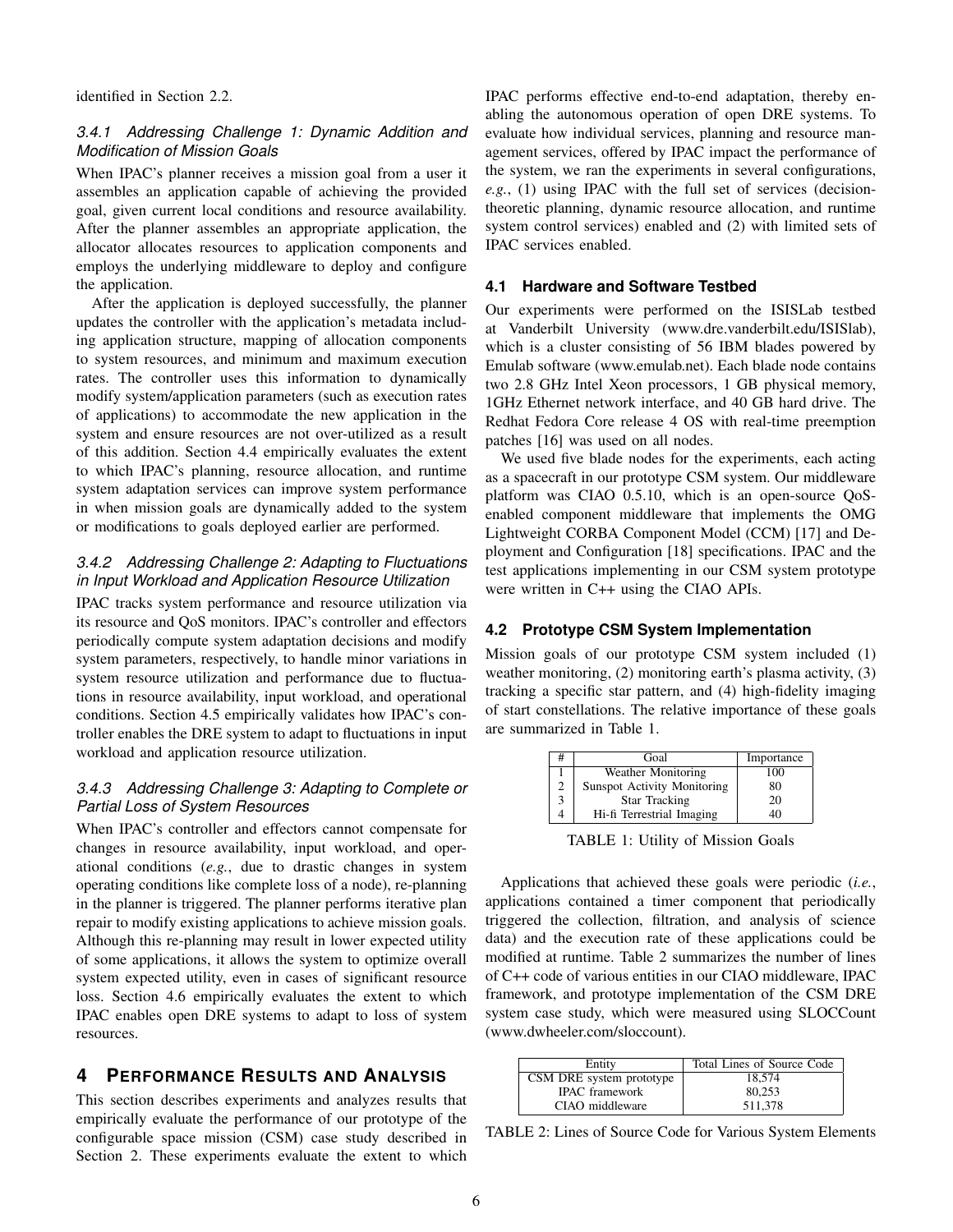### **4.3 Experiment Design**

As described in Section 2, a CSM system is subjected to (1) dynamic addition of goals and end-to-end applications, (2) fluctuations in application workload, and (3) significant changes in resource availability. To validate our claim that IPAC enables the autonomous operation of open DRE systems, such as the CSM system, by performing effective end-to-end adaptation, we evaluated performance of our prototype CSM system performance when (1) goals were added at runtime, (2) application workloads were varied at runtime, and (3) a significant drop in available resources occurred due to node failure.

To evaluate the improvement in system performance due to IPAC, we initially indented to compare the system behavior (system resource utilization and QoS) with and without IPAC. However, without IPAC, a planner, a resource allocator, and a controller were not available to the system. Therefore, dynamic assembly of applications that satisfy goals, runtime resource allocation to application components, and online system adaptation to variations in operating conditions, input workload, and resource availability were not possible. In other words, without IPAC our CSM system would reduce to a "static-system" that cannot operate autonomously in open environments.

To evaluate the performance IPAC empirically, we structured our experiments as follows:

- Experiment 1 presented in Section 4.4 compares the performance of the system that is subjected to dynamic addition of user goals at runtime when the full set of services (*i.e.*, planning, resource allocation, and runtime control) offered by IPAC are employed to manage the system versus when only the planning and resource allocation services are available to the system.
- **Experiment 2** presented in Section 4.5 compares the performance of the system that is subjected to fluctuations input workload when the full set of services offered by IPAC are employed to manage the system versus when only planning and resource allocation services are available to the system.
- **Experiment 3** presented in Section 4.6 compares the performance of the system that is subjected to node failures when the full set of services offered by IPAC are employed to manage the system versus when only resource allocation and control services are available to the system.

For all the experiments, IPAC's planner was configured to use overall system expected utility optimization and respect total system CPU usage constraints. Likewise, the allocator was configured to use a suite of bin-packing algorithms with worst-fit-decreasing and best-fit-decreasing heuristics. Finally, the controller was configured to employ the EUCON control algorithm to compute system adaptation decisions.

#### **4.4 Experiment 1: Addition of Goals at Runtime**

#### *4.4.1 Experiment Design*

This experiment compares the performance of the system when the full set of services (*i.e.* planning, resource allocation, and runtime control) offered by IPAC are employed

to manage the system versus when only the planning and resource allocation services are available to the system. This experiment also adds user goals dynamically at runtime. The objective is to demonstrate the need for—and empirically evaluate the advantages of—a specialized controller in the IPAC architecture. We use the following metrics to compare the performance of the system under the different service configurations:

- 1) System downtime, which is defined as the duration for which applications in the system are unable to execute due to resource reallocation and/or application redeployment.
- 2) Average application throughput, which is defined as the throughput of applications executing in the system averaged over the entire duration of the experiment.
- 3) System resource utilization, which is measure of the processor utilization on each node in the system domain.

We demonstrate that a specialized controller, such as EU-CON, enables the system to adapt more efficiently to fluctuations in system configuration, such as addition of applications to the system. In particular, we empirically show how the service provided by a controller is complementary to the services of both the allocator and the planner.

#### *4.4.2 Experiment Configuration*

During system initialization, time  $T = 0$ , the first goal (weather monitoring) was provided to the planner by the user, for which the planner assembled five applications (each with between two and five components). Later, at time  $T = 200 \text{sec}$ , the second goal (monitoring earth's plasma activity) goal was provided to the planner, which assembled two applications (with three to four components each) to achieve this goal. Next, at time  $T = 400 \text{sec}$ , the third goal (start tracking) was provided to the planner, which assembled one application (with two components) to achieve this goal. Finally, at time  $T =$ 600sec, the fourth goal (hi-fi imaging) was provided to the planner, which assembled an application with four components to achieve this goal. Table 3 summarizes the provided goals and the applications deployed corresponding to these goals as a function of time. Table 4 summarizes the application

| Time (sec)  | Goal                               | Application # |
|-------------|------------------------------------|---------------|
| $0 - 200$   | Weather Monitoring                 | 1 - 5         |
| $200 - 400$ | <b>Sunspot Activity Monitoring</b> | $6 - 7$       |
| $400 - 600$ | Star Tracking                      |               |
| $600 - 800$ | Hi-fi Terrestrial Imaging          |               |

TABLE 3: Set of Goals and Corresponding Applications as a Function of Time

configuration, *i.e.*, minimum and maximum execution rates, estimated average resource utilization of components that make up each application, and the ratio of estimated resource utilization between the worst case workload and the average case workload.

For this experiment, the sampling period of the controller was set to 2 seconds. The processor utilization set-point of the controller, as well as the *bin-size*, of each node was selected to be 0.7, which is slightly lower than RMS [19]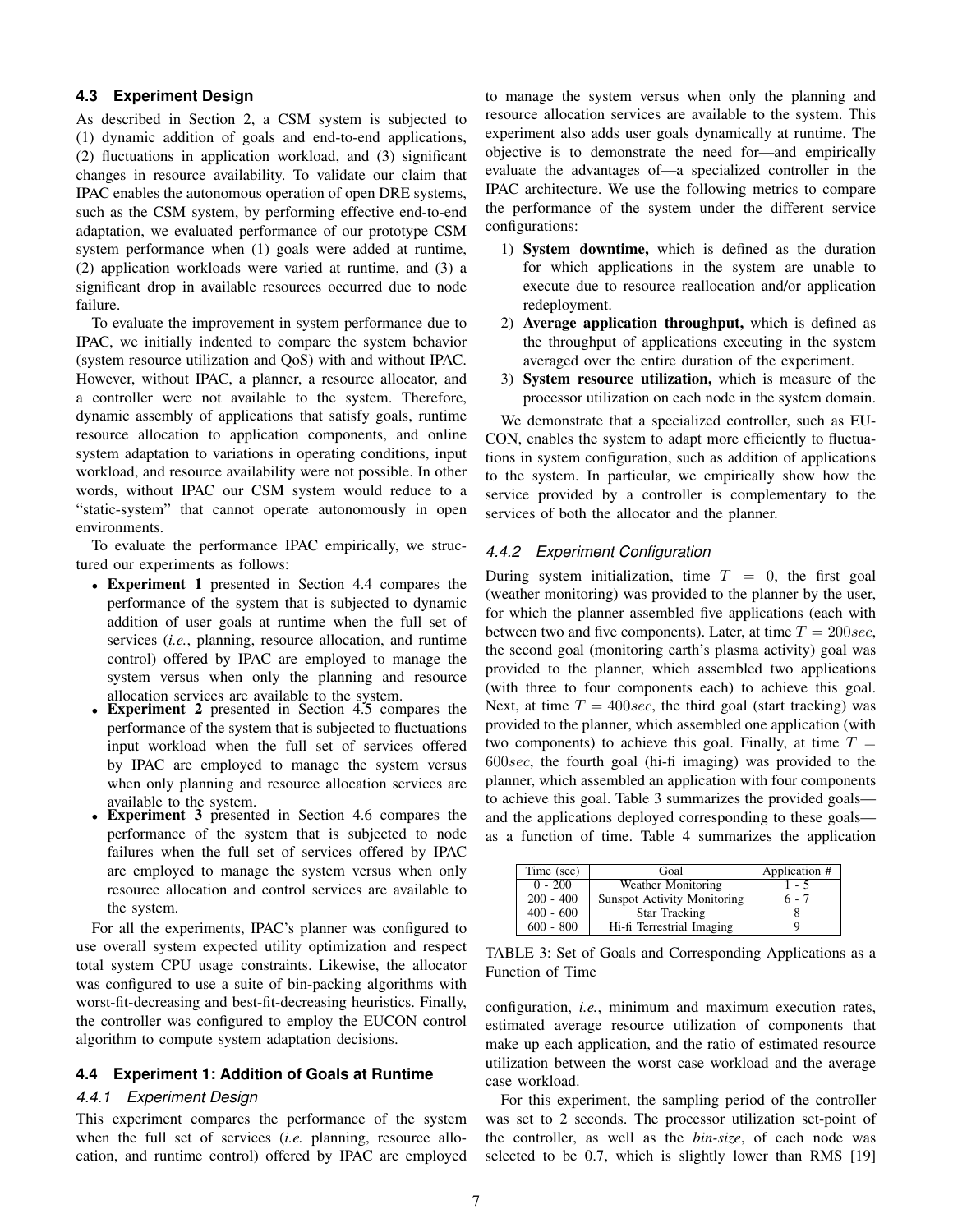| Application |     | Exec. Rate $(Hz)$ |       | Net Estimated  | Component Average Resource Util. |      |      |          |          | Util. Ratio              |  |
|-------------|-----|-------------------|-------|----------------|----------------------------------|------|------|----------|----------|--------------------------|--|
|             | Min | Max               | Init. | Resource Util. |                                  |      |      | 4        |          | Average Case: Worst Case |  |
|             | 15  | 155               | 60    | 0.3            | 0.15                             | 0.1  | 0.05 | $\theta$ | $\theta$ | 1:1.86                   |  |
|             | 35  | 165               | 85    | 0.1            | 0.05                             | 0.05 | 0    | 0        | 0        | 1:3.00                   |  |
|             | 10  | 140               | 50    | 0.5            | 0.2                              | 0.1  | 0.1  | 0.05     | 0.05     | 1:1.22                   |  |
|             | 30  | 170               | 80    | 0.3            | 0.25                             | 0.05 | 0    | 0        | 0        | 1:3.00                   |  |
|             | 35  | 180               | 90    | 0.45           | 0.2                              | 0.1  | 0.1  | 0.05     | $\Omega$ | 1:1.22                   |  |
|             | 10  | 140               | 65    | 0.35           | 0.15                             | 0.1  | 0.05 | 0.05     | $\Omega$ | 1:3.00                   |  |
|             | 35  | 170               | 95    | 0.35           | 0.25                             | 0.05 | 0.05 | 0        | 0        | 1:1.86                   |  |
|             | 60  | 95                | 80    | 0.35           | 0.3                              | 0.05 | 0    | 0        | 0        | 1:1.86                   |  |
|             | 40  | 85                | 60    | 0.40           | 0.15                             | 0.10 | 0.10 | 0.5      | 0        | 1:1.20                   |  |

TABLE 4: Application Configuration

utilization bound of 0.77. IPAC allocator was configured to use the standard best-fit-decreasing and worst-fit-decreasing bin-packing heuristics.

### *4.4.3 Analysis of Experiment Results*

When IPAC featured the planner, the allocator, and the controller, allocation was performed by the allocator using the average case utilization values due to the availability of the controller to handle workload increases that would result in greater than average resource utilization. When IPAC featured only the planner and the allocator, however, all allocations were computed using the worst case resource utilization values (use of average case utilizations can not be justified because workload increases would overload the system without a controller to perform runtime adaptation). Tables 5 and 6 summarize the initial allocation of components to nodes (for applications 1 - 5 at time  $T = 0$  corresponding to the weather monitoring goal), as well as the estimated resource utilization, using average case and worst case utilization values, respectively.

| Node | <b>Estimated Utilization</b> | Items (Application, Component) |
|------|------------------------------|--------------------------------|
|      | 0.35                         | (2,1)<br>(3.5)<br>4. F         |
| C    | 0.35                         | (4,2)<br>(5,2)                 |
| 3    | 0.35                         | (5.4)<br>(5,3)<br>(5,1)        |
| 4    | 0.30                         | (3,3)<br>(2,2)                 |
|      | 0.30                         | 3.4                            |

TABLE 5: Allocation of Applications 1 - 5 using Average Case Utilization

| Node | <b>Estimated Utilization</b> | Items (Application, Component)  |
|------|------------------------------|---------------------------------|
|      | 0.43                         | (3,5)<br>4,1)                   |
| 2    | 0.40                         | (5,3)<br>(3.1)<br>(1,3)         |
| 3    | 0.39                         | (3,4)<br>(5,2)<br>(5.1)         |
|      | 0.44                         | (3,3)<br>(2,2)<br>(5,4)<br>1.1) |
| 5    | 0.40                         | (3.2)                           |

TABLE 6: Allocation of Applications 1 - 5 using Wost Case Utilization

At time  $T = 200 \text{sec}$ , when the applications for the plasma activity monitoring goal were deployed (applications 6 and 7 as specified in Table 4), the system reacted differently when operated with the controller than without it. With the controller, enough available resources were expected (using average case utilization values), so the allocator could incrementally allocate applications 6 and 7 in the system thus required no reallocation or redeployment.

In contrast, when the system operated without the controller, a reallocation was necessary as an incremental addition of applications 6 and 7 to the system was not possible (allocations were based on worst case utilization values). The reallocation of resources requires redeployment of application components and, therefore, increases system/application downtime. Tables 7 and 8 summarize the revised allocation of components to nodes (for applications 1 - 7), as well as the estimated resource utilization, using average case and worst case utilization values, respectively.

| Node          | <b>Estimated Utilization</b> |       | Items (Application, Component) |       |       |
|---------------|------------------------------|-------|--------------------------------|-------|-------|
|               | 0.45                         | (2,1) | (3.5)                          | (6,2) |       |
| $\mathcal{D}$ | 0.45                         | (5,2) | (4,2)                          | (6,3) | 1,2   |
| 3             | 0.45                         | (5,3) | (5,4)                          | (6,4) | 1,3   |
|               | 0.55                         | (3,3) | (2,2)                          | (7.1) |       |
|               | 0.45                         | (3.2) | $1.3^{\circ}$                  | (3.4) | (6.1) |

TABLE 7: Allocation of Applications 1 - 7 using Average Case Utilization

| Node | <b>Estimated Utilization</b> |       |       | Items (Application, Component) |       |       |
|------|------------------------------|-------|-------|--------------------------------|-------|-------|
|      | 0.615                        | (4.1) | (5,3) | (6,4)                          | (5,4) |       |
| 2    | 0.575                        |       | (3,2) | (2,2)                          | (7,2) |       |
| 3    | 0.605                        | (6.1) | (1,2) | (3,3)                          | (4,2) | 7.3   |
|      | 0.610                        |       | (1,1) | (2,1)                          | (1,3) | (3,4) |
|      | 0.610                        |       | (6.2) | (5.2)                          | (6.3) |       |

TABLE 8: Allocation of Applications 1 - 7 using Wost Case Utilization

At time  $T = 400 \text{sec}$ , when the application corresponding to the star tracking goal was provided (application 8), resources were insufficient to incrementally allocate it to the system, both with and without the controller, so reallocation was necessary.

When the IPAC was configured without the controller, the allocator was unable to find a feasible allocation using the bestfit decreasing heuristic. However, IPAC's allocator was able to find a feasible allocation using the best-fit decreasing heuristic. Tables 10 and 11 summarize the allocation of components to nodes, as well as the estimated resource utilization, using average case and worst case utilization values, respectively.

At time  $T = 600sec$ , application corresponding to the hifi imaging goal (application 9) had to be deployed. When operating without the controller, it was not possible to find any allocation of all nine applications, and the system continued to operate with only the previous eight applications. In contrast, when the system included the controller, average case utilization values were used during resource allocation,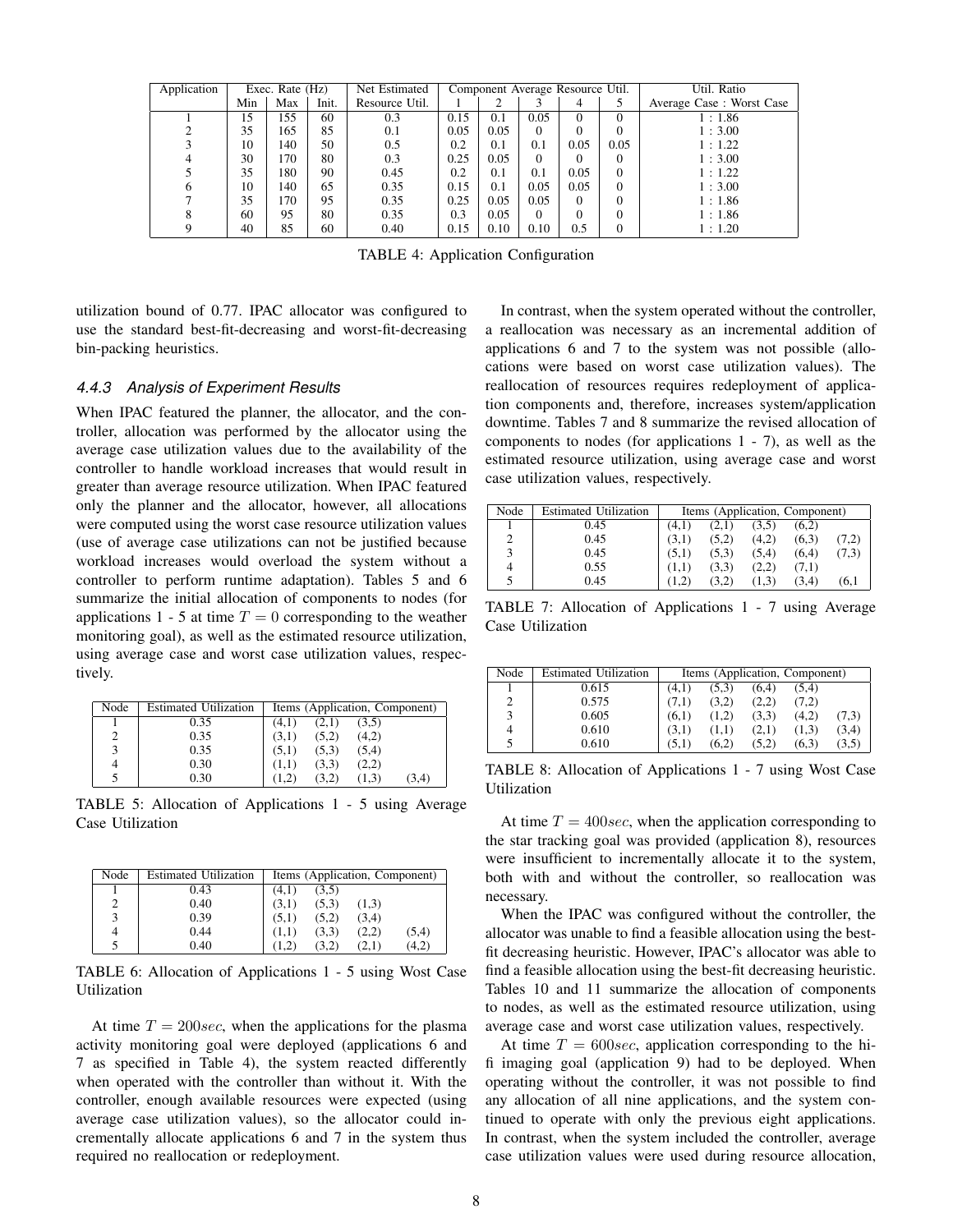and application 9 was incrementally allocated and deployed in the system.

When the system was operated with the full set of services offered by IPAC the overall system downtime<sup>1</sup> due to resource reallocation and application redeployment was 8534.375 ms compared to 15613.162 ms when the system was operated without the system adaptation service of IPAC. It is clear that the system downtime is significantly ( 50%) lower when the system was operating with the full set of services offered by IPAC than when the system was operating without the controller.

From Figure 5, it is clear that system resources are significantly underutilized when operating without the controller but are near the set-point when the controller is used. Underutilization of system resources results in reduced QoS, which is evident from Table 9, showing the overall system QoS.<sup>2</sup>

| Application          | Average Throughput (Hz) |                                                        |  |  |  |  |  |
|----------------------|-------------------------|--------------------------------------------------------|--|--|--|--|--|
|                      |                         | With the Controller $\parallel$ Without the Controller |  |  |  |  |  |
|                      | 149.973                 | 59.871                                                 |  |  |  |  |  |
|                      | 159.236                 | 84.802                                                 |  |  |  |  |  |
| 3                    | 100.700                 | 49.624                                                 |  |  |  |  |  |
|                      | 116.453                 | 79.814                                                 |  |  |  |  |  |
| 5                    | 175.156                 | 89.653                                                 |  |  |  |  |  |
| 6                    | 25.076                  | 63.212                                                 |  |  |  |  |  |
|                      | 37.370                  | 94.876                                                 |  |  |  |  |  |
| 8                    | 89.620                  | 79.894                                                 |  |  |  |  |  |
|                      | 40.514                  | N/A                                                    |  |  |  |  |  |
| <b>Entire System</b> | 99.344                  | 66.860                                                 |  |  |  |  |  |

TABLE 9: Experiment 1: Comparison of System QoS

#### *4.4.4 Summary*

This experiment compared system performance under dynamic addition of mission goals when the full set of IPAC services (*i.e.*, planning, resource allocation, and runtime control) were employed to manage the system versus when only the planning and resource allocation services were available. Significant difference in system evolution were observed due to the fact that when the system was operated without the controller, resources were reallocated more often than when the controller was available. Higher system downtime resulted, further lowering average throughput and resource utilization. Moreover, when the system was operated with the controller, additional mission goals could be achieved by the system, thereby improving the overall system utility and QoS.

From these results, it is clear that without the controller, even dynamic resource allocation is inefficient due to the necessary pessimism in component utilization values (worst case values from profiling). Lack of a controller thus results in (1) under-utilization of system resources, (2) low system QoS, and (3) high system downtime. In contrast, when IPAC featured the planner, the allocator, and the controller, resource allocation was significantly more efficient. This efficiency stemmed from the presence of the controller, which ensures system resources are not over-utilized despite workload increases. These results also demonstrate that when IPAC operated with a full set of services it enables the efficient and autonomous operation of the system despite runtime addition of goals.

### **4.5 Experiment 2: Varying Input Workload**

#### *4.5.1 Experiment Design*

This experiment executes an application corresponding to the weather monitoring, monitoring earth's plasma activity, and star tracking goals (applications 1 - 8 described in Table 4), where the input workload is varied at runtime. This experiment demonstrates the adaptive resource management capabilities of IPAC under varying input workload. We compare the performance of the system when the full set of services offered by IPAC (*i.e.*, planning, resource allocation, and runtime control) are employed to manage the system versus when only planning and resource allocation services are available to the system. We use deadline miss ratio, average application throughput and system resource utilization as metrics to empirically compare the performance of the system under each service configuration.

#### *4.5.2 Experiment Configuration*

At time  $T = 0$ , the system was initialized with applications 1 - 8 as specified in Table 4. Upon initialization, applications execute at their initialization rate specified in Table 4. When IPAC featured the planner, the allocator, and the controller, allocation was performed by the allocator using the average case utilization values due to the availability of the controller to handle workload increases that would result in greater than average resource utilization. When IPAC featured only the planner and the allocator, however, all allocations were computed using the worst case resource utilization values. Tables 10 and 11 summarize the allocation of components to nodes, as well as the estimated resource utilization, using average case and worst case utilization values, respectively.

| Node | Estimated   | Items (Application, Component) |       |       |       |       |  |
|------|-------------|--------------------------------|-------|-------|-------|-------|--|
|      | Utilization |                                |       |       |       |       |  |
|      | 0.55        | (8,1)                          | (3,3) | (2,1) | (3,4) | (6,4) |  |
| 2    | 0.55        | (4,1)                          | (1,2) | (5,2) | (3,5) | (7,2) |  |
| 3    | 0.55        | (7,1)                          | (3,2) | (5,3) | (4,2) | (7,3) |  |
| 4    | 0.55        | 3,1)                           | (1,1) | (6,2) | (5,4) | (8,2) |  |
| 5    | 0.50        | 5.1)                           | (6,1) | (1,3) | (2.2) | (6,3) |  |

TABLE 10: Allocation of Applications 1 - 8 using Average Case Utilization

Each applicationss end-to-end deadline is defined as  $d_i =$  $n_i/r_i(k)$ , where  $n_i$  is the number of components in application  $T_i$  and  $r_i(k)$  is the execution rate of application  $T_i$  in the  $k^{th}$ sampling period. Each end-to-end deadline is evenly divided into sub-deadlines for its components. The resultant subdeadline of each component equals its period,  $1/r(k)$ . All application/components meet their deadlines/sub-deadlines if the schedulable utilization bound of RMS [19] is used as the utilization set-point and is enforced on all the nodes.

The sampling period of the controller was set at 2 seconds and the utilization set-point for each node was selected to be 0.7, which is slightly lower than RMS utilization bound.

<sup>1.</sup> To measure the system downtime, we repeated the experiment over 100 iterations and computed the average system downtime.

<sup>2.</sup> In this system, overall QoS is defined as the total throughput for all active applications.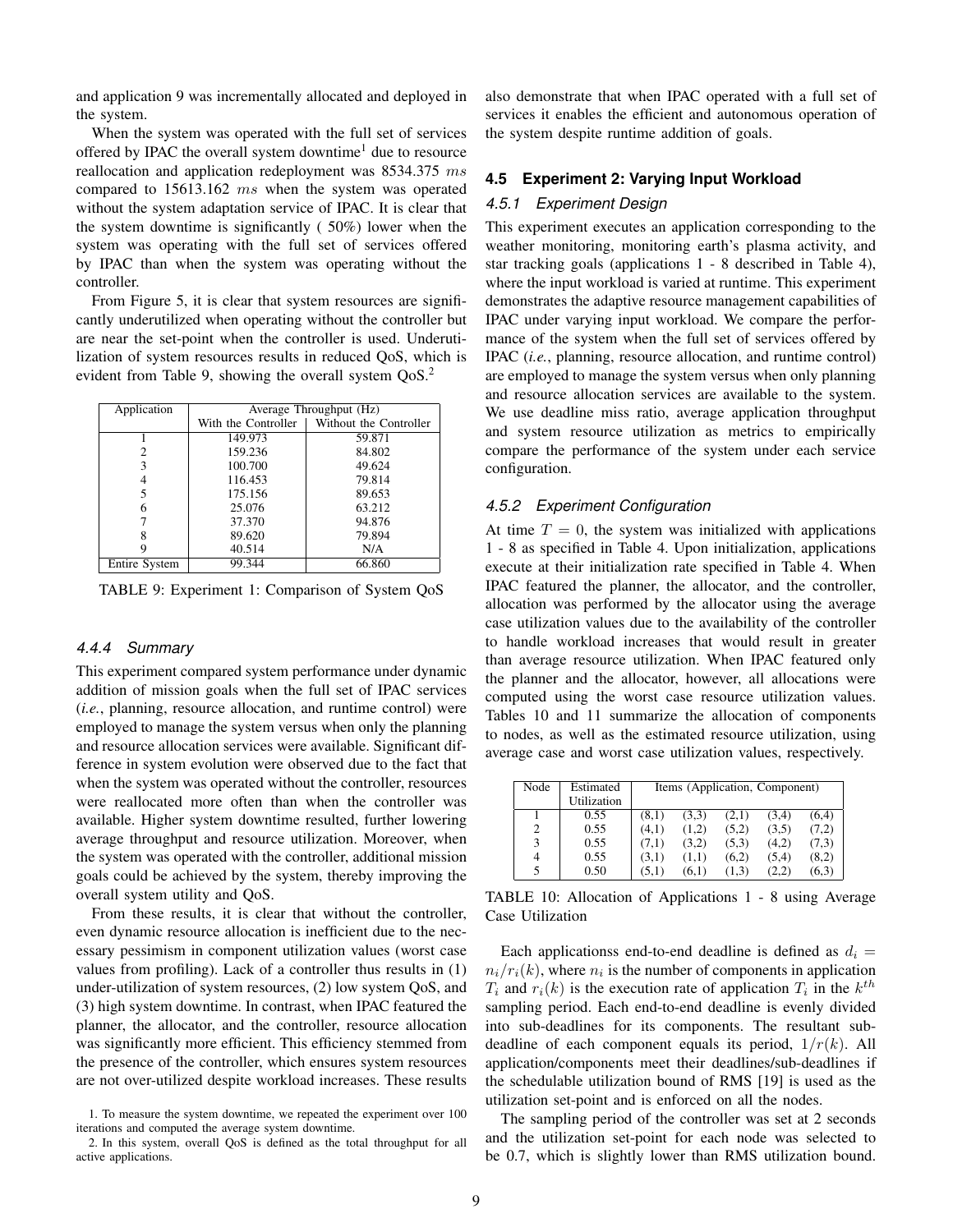

(a) Utilization with the Controller

(b) Utilization without the Controller

Fig. 5: Experiment 1: Comparison of Processor Utilization

| Node | <b>Estimated Utilization</b> |       |       |       |       | Items (Application, Component) |       |       |       |       |       |
|------|------------------------------|-------|-------|-------|-------|--------------------------------|-------|-------|-------|-------|-------|
|      | 0.69                         | (8,1) | (6,1) | (2,1) |       |                                |       |       |       |       |       |
|      | 0.70                         | (4,1) | (7,1) |       |       |                                |       |       |       |       |       |
|      | 0.70                         | (3.1) | (5,1) | 1,1)  | (1,3) |                                |       |       |       |       |       |
| 4    | 0.685                        | (6.2) | (1,2) | (3,2) | (3,3) | (5,2)                          | (2,2) |       |       |       |       |
|      | 0.695                        | (5.3) | (4,2) | (6,3) | (6,4) | (7,2)                          | (7,3) | (8,2) | (3,4) | (3,5) | (5,4) |

TABLE 11: Allocation of Applications 1 - 8 using Wost Case Utilization

Table 12 summarizes the variation of input workload as a function of time. When the input workload was low, medium, and high, the corresponding resource utilization by application components were their corresponding best case, average case, and worst case values, respectively.

| Time (sec)    | Input Workload |
|---------------|----------------|
| $0 - 150$     | Low            |
| $150 - 450$   | Medium         |
| $450 - 600$   | High           |
| $600 - 900$   | Medium         |
| $900 - 1,000$ | Low            |

TABLE 12: Input Workload as a Function of Time

#### *4.5.3 Analysis of Experiment Results*

When the IPAC controller is available to the system it dynamically modifies the execution rates of applications within the bounds  $[min, max]$  specified in Table 4 to ensure that the resource utilization on each node converges to the specified set-point of 0.7, despite fluctuations in input workload. When IPAC is *not* configured with the controller (*i.e.*, only the planner and the allocator are available), however, applications execute at their initialization rate specified in Table 4.

Figure 6a, Figure 7a, and Table 12 show the execution of the system when it contains the IPAC controller. During  $0 \le T \le 150$ , when the input workload is low, the controller increases the execution rates of applications such that the processor utilization on each node converges to the desired set-point of 0.7. This behavior ensures effective utilization of system resources. When IPAC does not provide the controller service,however, Figures 6b and 7b show that the applications execute at a constant rate (initialization rate) and system resources are severely underutilized.

When input workload is increased from low to medium, at  $T = 150s$ , the corresponding increase in the processor utilization can be seen in Figure 6. Figures 6a and 7a show that when IPAC included the controller, although the processor utilization increased above the set-point, within a few sampling periods the controller restored the processor utilization to the desired set-point of 0.7 by dynamically reducing the execution rates of applications. Under both service configuration of IPAC, with the controller and without the controller, the deadline miss ratio was 0 throughout the duration of the experiment. Figure 6a shows that the application deadline miss ratio was unaffected by the short duration during which processor utilization was above the set-point. Finally, Figure 6b shows that without the controller, the system resources remained under-utilized even after the workload increase.

At  $T = 450s$ , the input workload was further increased from medium to high. As a result, the processor utilization on all the nodes increased, which is shown in Figure 6. Figures 6a and 7b show that the controller was again able to dynamically modify the application execution rates to ensure that the utilization converged to the desired set-point. Figure 6b shows that when IPAC did not feature the controller, the processor utilization was at the set-point under high workload conditions (corresponding to the worst case resource utilization used to determine the allocation of components to processors in that case).

At  $T = 600s$ , when the input workload was reduced from high to medium, from Figure 6 it can be seen that the processor utilization on all the nodes decreased. When IPAC included the controller, however, the controller restored the processor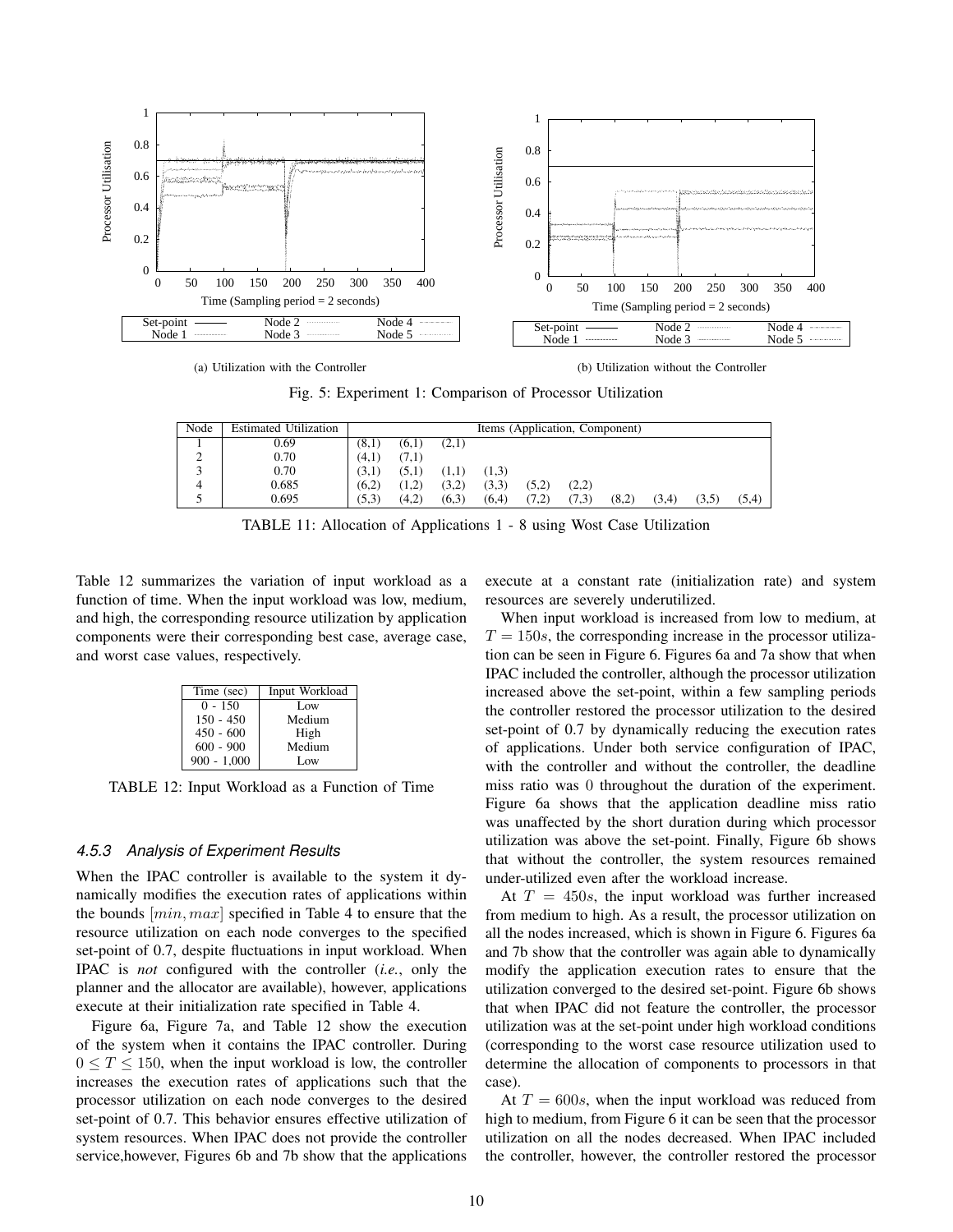

(a) With the Controller

(b) Without the Controller

Fig. 6: Experiment 2: Comparison of Processor Utilization



(a) With the Controller

(b) Without the Controller

Fig. 7: Experiment 2: Comparison of Application Execution Rates

utilization to the desired set-point of 0.7 within a few sampling periods. Without the controller, processor utilization remained significantly lower than the set-point. Similarly, at  $T = 900s$ , the input workload was further reduced from medium to low, and Figure 6 shows another decrease in processor utilization across all nodes. When IPAC featured the controller, processor utilization again returned to the desired set-point within a few sampling periods. Without the controller, processor utilization remained even further below the set-point.

Figure 6 shows that system resources are significantly underutilized when operating without the controller, but are near the set-point when the controller is used. Underutilization of system resources results in reduced QoS, which is evident from Table 13, showing the overall system QoS.<sup>3</sup> In contrast, when IPAC featured the controller, the application execution rates were dynamically modified to ensure utilization on all the nodes converged to the set-point, resulting in more effective

3. In this system, overall QoS is defined as the total throughput for all active applications.

utilization of system resources and higher QoS.

| Application   | Average Throughput (Hz) |                        |
|---------------|-------------------------|------------------------|
|               | With the Controller     | Without the Controller |
|               | 113.17                  | 59.930                 |
|               | 162.817                 | 84.903                 |
| 3             | 101.240                 | 45.964                 |
|               | 54.507                  | 76.909                 |
| 5             | 166.959                 | 89.905                 |
|               | 13.460                  | 62.088                 |
|               | 35.219                  | 94.896                 |
|               | 80.019                  | 79.702                 |
| Entire System | 90.923                  | 74.287                 |

TABLE 13: Experiment 2: Comparison of System QoS

### *4.5.4 Summary*

This experiment compared system performance during input workload fluctuations when the system was operated with the full set of IPAC services (*i.e.* planning, resource allocation, and runtime control) versus when only the planning and resource allocation services were available to the system. The results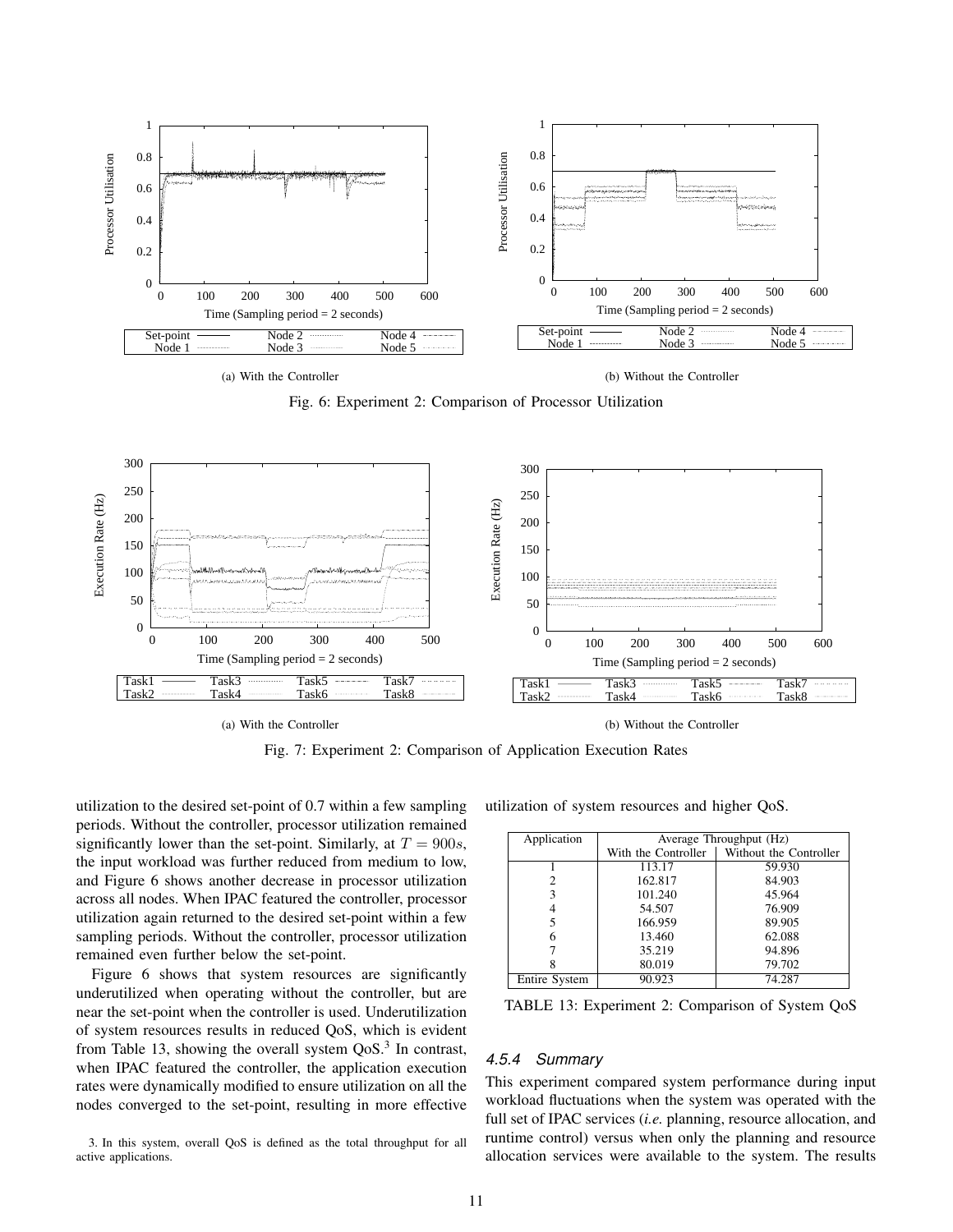show how IPAC and its controller (1) ensures system resources are not over-utilized, (2) improves overall system QoS, and (3) enables the system to adapt to drifts/fluctuations in utilization of system resources by *fine-tuning* application parameters.

#### **4.6 Experiment 3: Varying Resource Availability**

#### *4.6.1 Experiment Design*

This experiment demonstrate the need for—and advantages of—a planner in our IPAC architecture. It also demonstrates that although a specialized controller can efficiently handle minor fluctuations in the system, it is unable to handle major fluctuations in the system, such as loss of one or more nodes in the system.

We compare the performance of the system when the full set of services offered by IPAC (*i.e.*, planning, resource allocation, and runtime control) are employed to manage the system versus when only resource allocation and control services are available to the system. We use system expected utility and system resource utilization as metrics to empirically compare the performance of the system under each service configuration.

#### *4.6.2 Experiment Configuration*

For this experiment, the goals provided to the system were (1) weather monitoring, (2) sunspot monitoring, (3) star-tracking, and (4) hi-fi imaging goals. The sampling period of the controller was set to be 2 seconds. The processor utilization set-point of the controller, as well as the *bin-size*, of each node was selected to be 0.7. Under both configurations of IPAC (*i.e.*, (1) when IPAC featured the planner, allocator, and controller and (2) when IPAC featured only the allocator and the controller), allocation was performed by the allocator using the average case utilization values due to the availability of the controller to handle workload increases that would result in greater than average resource utilization.

When IPAC featured only the allocator and the controller, the allocator is augmented such that if it is unable to allocate all applications given the reduced system resources, the allocator incrementally removes applications from consideration by lowest *utility density* until a valid allocation can be found. We define utility density as the expected utility of the application divided by its expected resource usage.

#### *4.6.3 Analysis of Experiment Results*

When IPAC featured only the allocator and the controller, the complete loss of a node triggered reallocation by the allocator. With the reduced system resource, however, the allocator was able to allocate applications corresponding to the weather monitoring, plasma monitoring, and hi-fi imaging goals only.

In contrast, when IPAC featured the planner, the allocator, and the controller, the complete loss of a node triggers replanning in the planner. The planner then assembled a new set of applications, taking into account the significant reduction in system resources. Although some applications had a lower expected utility than the original ones, all four goals were still achieved with the resources of the four remaining nodes.

Figure 8 shows that both with and without the planner, the controller ensures that the resource utilization on all the nodes are maintained within the specified bounds. Table 14 compares the utility of the system when IPAC did/did-not feature the planner. This figure shows how system adaptations performed by the planner in response to failure of a node result in higher system utility compared to the system adaptation performed by just the allocator and the controller. The results Table 14

| Application   | <b>Expected Utility</b> |                                |
|---------------|-------------------------|--------------------------------|
|               |                         | With Planner   Without Planner |
|               | 18                      | 18                             |
| 2             |                         |                                |
| 3             | 30                      | 30                             |
|               | 20                      | 20                             |
|               | 26                      | 26                             |
|               | 38                      | 40                             |
|               | 36                      | 40                             |
|               | 16                      |                                |
|               | 40                      | 40                             |
| Entire System | 230                     | 221                            |

TABLE 14: Experiment 3: Comparison of System Utility

occur because IPAC's planner was able to assemble modified applications for some mission goals (corresponding to applications 6, 7, and 8), albeit with somewhat lower expected utility, whereas the allocator had to completely remove an application to meet the reduced resource availability.

#### *4.6.4 Summary*

This experiment shows that although a specialized controller can efficiently handle minor fluctuations in resource availability, it may be incapable of effective system adaptation in the case of major fluctuations, such as loss of one or more nodes in the system. Even with the addition of an intelligent resource allocation scheme, system performance and utility may suffer unnecessarily during major fluctuations in resource availability. In contrast, IPAC's planner has knowledge of system component *functionality* and desired mission goals. As a result, it can perform more effective system adaptation in the face of major fluctuations, such as the loss of a system node.

### **5 RELATED WORK**

The overview of autonomic computing presented in [3] identifies various aspects a self-managed autonomic computing system, which includes self-organization, self-reconfiguration, self-optimization, and self-protection. Of these aspects, our research on IPAC focuses on self-organization, selfreconfiguration, and self-optimization of open DRE systems.

The work in [20] describes a utility-driven self-adaptive middleware that processes numerous data-streams simultaneously. This research presents a self-adaptation algorithm that scales efficiently as the number of data-screams increases. The objective of this research is to maximize the utility of the system, despite changing in (1) network and resource conditions and (2) business/user policies.

The work in [21] employs utility functions to efficiently manage, as well as continually optimize, the use of system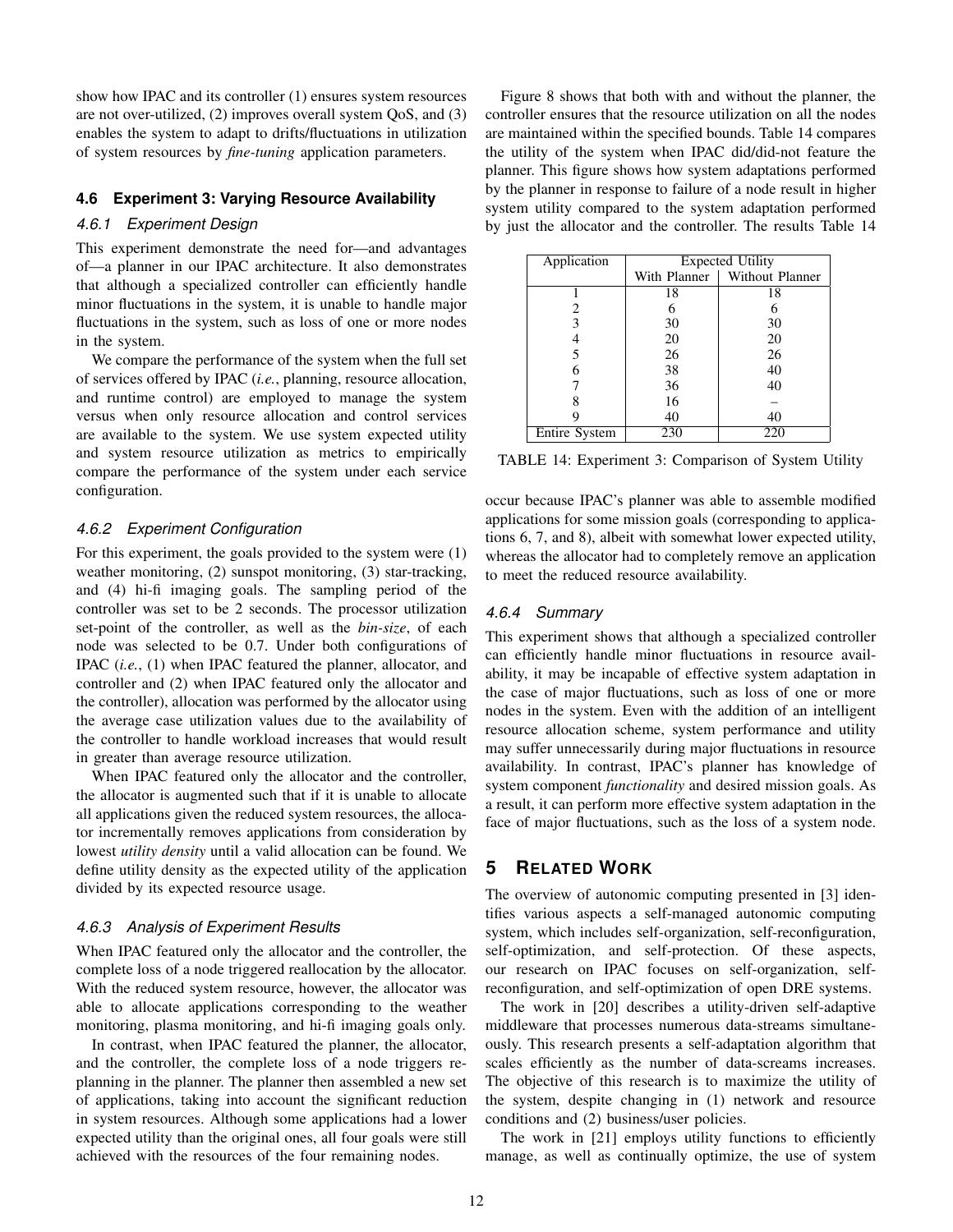

(a) With the Planner

(b) Without the Planner

Fig. 8: Experiment 3: Comparison of Processor Utilization

resources in data-centers. In this research, resources are dynamically (re)allocated to applications such that the system objective, which is specified using utility functions, is maximized throughout the lifespan of the system.

AGILE [22] is as a policy expression language and an integration framework for various autonomic computing techniques and technologies. AGILE facilitates the configuration of run-time adaptation of autonomic systems using policy based mechanisms. AGILE, as an integration framework, enables the seamless integration and interoperability of the different system adaptation and management technologies, such as signal processing, automated trend analysis and utility functions, within a single system.

Our approach to system optimization, adaptation, and management using IPAC is similar to the utility based system management and optimization research presented in [20] and [21]. IPAC employs a combination of decision-theoretic planning and control-theoretic resource management, however, to efficiently manage and adapt the system to variations in operational conditions, mission goals, and fluctuations in resource availability and/or demand. Moreover, IPAC performs system adaptation as various levels in a coordinated fashion to effectively adapt the system to these chances. In summary, IPAC's novelty stems from its integration of (1) online decision-theoretic planning, (2) online resource allocation, and (3) runtime system adaptations.

There has been significant work in recent years on planning in dynamic and uncertain environments, such as spacecraft missions. The Remote Agent used on NASA's Deep Space One mission includes autonomous, goal-directed planning under resource constraints [23]. IPAC's planner goes beyond that of the Remote Agent by composing and configuring componentbased applications and explicitly modeling uncertainty in the environment to optimize expected utility of plans. Like IPAC, many other planners extend classical notions of planning to include uncertainty. In particular, some planners allow uncertainty about both environment and action outcome (*e.g.*, C-SHOP [24] using hierarchical planning and Drips [25],

which produce contingent plans), as in IPAC. While these planners generate a series of actions to be executed, IPAC's planner also provides the capability to select and configure software components, dynamically composing applications for deployment.

The composition/configuration of application components is related to work on service composition in service oriented architectures and web services, such as Synthy [26], which produces contingent plans for combining and deploying web services. Synthy performs a similar function to that of IPAC's planner in that it composes web services from components and represents their functional and non-functional (*e.g.*, QoS) properties separately. However, Synthy requires user input during the composition process to efficiently minimize relevant contingencies, while IPAC's planner is designed to perform autonomously, making choices based on expected utility, rather than producing contingency plans. Further, IPAC's planner is distinguished from service composition planners like Synthy by its focus on resource-constrained environments through incorporation of resource constraints in the planning process.

IPAC integrates three forms of system adaptation and management, namely decision-theoretic planning, runtime resource allocation, and control-theoretic resource management techniques. IPAC can benefit from integration frameworks, such as AGILE [22], with the integration of other autonomic computing techniques and technologies and thereby provide the system with self-protection and self-healing capabilities, in addition to the self-organization, self-reconfiguration, and self-optimization capabilities it currently provides.

### **6 CONCLUDING REMARKS**

Autonomous operation of open DRE systems requires robust adaptation of system functionality to current goals and conditions, as well as the enforcement of end-to-end application resources and QoS requirements. Open DRE systems run in environments where operational conditions, input workload, and resource availability are subject to dynamic changes. To meet end-to-end QoS in these dynamic environments, open